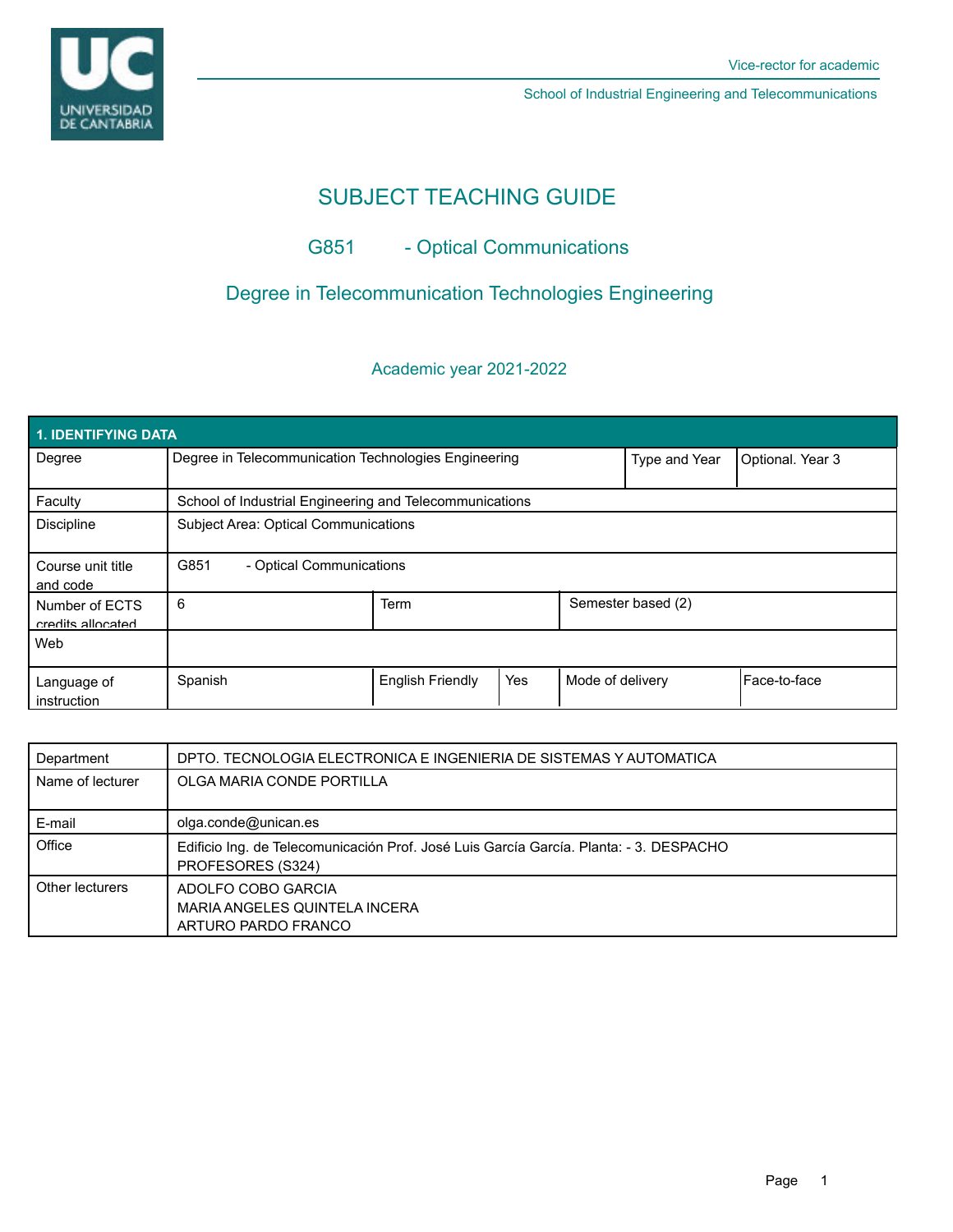

## **3.1 LEARNING OUTCOMES**

| - To name advantages and disadvantages of optical transmission technology compared to other technologies.<br>It assesses the degree of use of optical communications in different types of communication networks and their projection for<br>the future.                                                                                                                                                                                                                                                                                                                                                                               |
|-----------------------------------------------------------------------------------------------------------------------------------------------------------------------------------------------------------------------------------------------------------------------------------------------------------------------------------------------------------------------------------------------------------------------------------------------------------------------------------------------------------------------------------------------------------------------------------------------------------------------------------------|
| - To interpret the signals involved in the domain of time and frequency.<br>To apply models that calculate the propagation of the signals along the components of the system.<br>To explain the limitations of optical transmission, its origin and impact on benefits.                                                                                                                                                                                                                                                                                                                                                                 |
| - To name typical values of system, sub-systems and components providing a definition and proposing typical values.<br>To apply system design strategies based on the mathematical modeling of the sub-systems and components and in the<br>calculation of the limitations by attenuation, dispersion and non-linearities.<br>To describe basic and advanced architectures for an optical communications system, for an optical transmitter, channel,<br>receiver and amplifier.<br>To choose the architecture, components and parameters to solve efficiently (technically and economically) a given<br>transmission problem.          |
| - To name commercial types of optical fiber, the recommendation to which it is accepted, its differentiating characteristics with<br>respect to others, the values of its relevant parameters, and the typical application scenario.<br>To describe the manufacturing process of optical fiber.                                                                                                                                                                                                                                                                                                                                         |
| - To define the attenuation phenomenon, its physical origin and impact on benefits.<br>To calculate power balance.                                                                                                                                                                                                                                                                                                                                                                                                                                                                                                                      |
| - To perform calculations with attenuation models to assess their impact on the system.<br>To perform calculations with dispersion models (chromatic, intermodal and PMD) in the channel to assess their impact on<br>the system.<br>To implement fiber optic dispersion management strategies.<br>To make time balance to evaluate the dispersion phenomenon of the channel and the dynamic limitation of other<br>components.<br>To identify the transmission windows of the channel and its attenuation and dispersion characteristics.                                                                                              |
| - To list different nonlinear effects in the channel and to quantify their impact on performance, indicating a typical threshold<br>power value for each.<br>To propose strategies to minimize the effect of attenuation, dispersion and non-linear effects.                                                                                                                                                                                                                                                                                                                                                                            |
| - To explain the fundamentals of light emission in semiconductors.<br>To name different relevant light sources and their differences and propose typical application scenarios for each one.<br>To enumerate the typical parameters of a transmitter and gives for each of them a definition, a typical value, and relates it to<br>the performance of the global system.<br>To describe the architecture of a transmitter based on direct modulation and with external modulation.<br>To define the spontaneous emission, the stimulated emission and the width of the "gap", and to relate it to the parameters of<br>a light source. |
| - To explain the fundamentals of light detection, particularly in semiconductor junctions.<br>To name different types of detectors and their differences and to propose typical application scenarios for each one.<br>To list the typical parameters of a receiver and gives each one a definition, a typical value, and to relate it to the performance<br>of the global system.<br>To describe the architecture of a receiver based on direct detection.<br>To calculate the sensitivity of an optical receiver, including or not optical amplification.<br>To calculate the signal to noise ratio at the output of a system.        |
| - To explain technologies for making optical amplifiers, the architecture of each one, and to compare them in technical terms.<br>To identify the conditions in which the optical amplification improves the performance of the system and to propose the type<br>of amplifier, its parameters and its optimal placement.                                                                                                                                                                                                                                                                                                               |
| - To list passive devices used in optical communications and to describe their usefulness and the technology on which they<br>can be based.<br>To identify the relevant parameters of the passive devices used in optical communications.                                                                                                                                                                                                                                                                                                                                                                                               |
|                                                                                                                                                                                                                                                                                                                                                                                                                                                                                                                                                                                                                                         |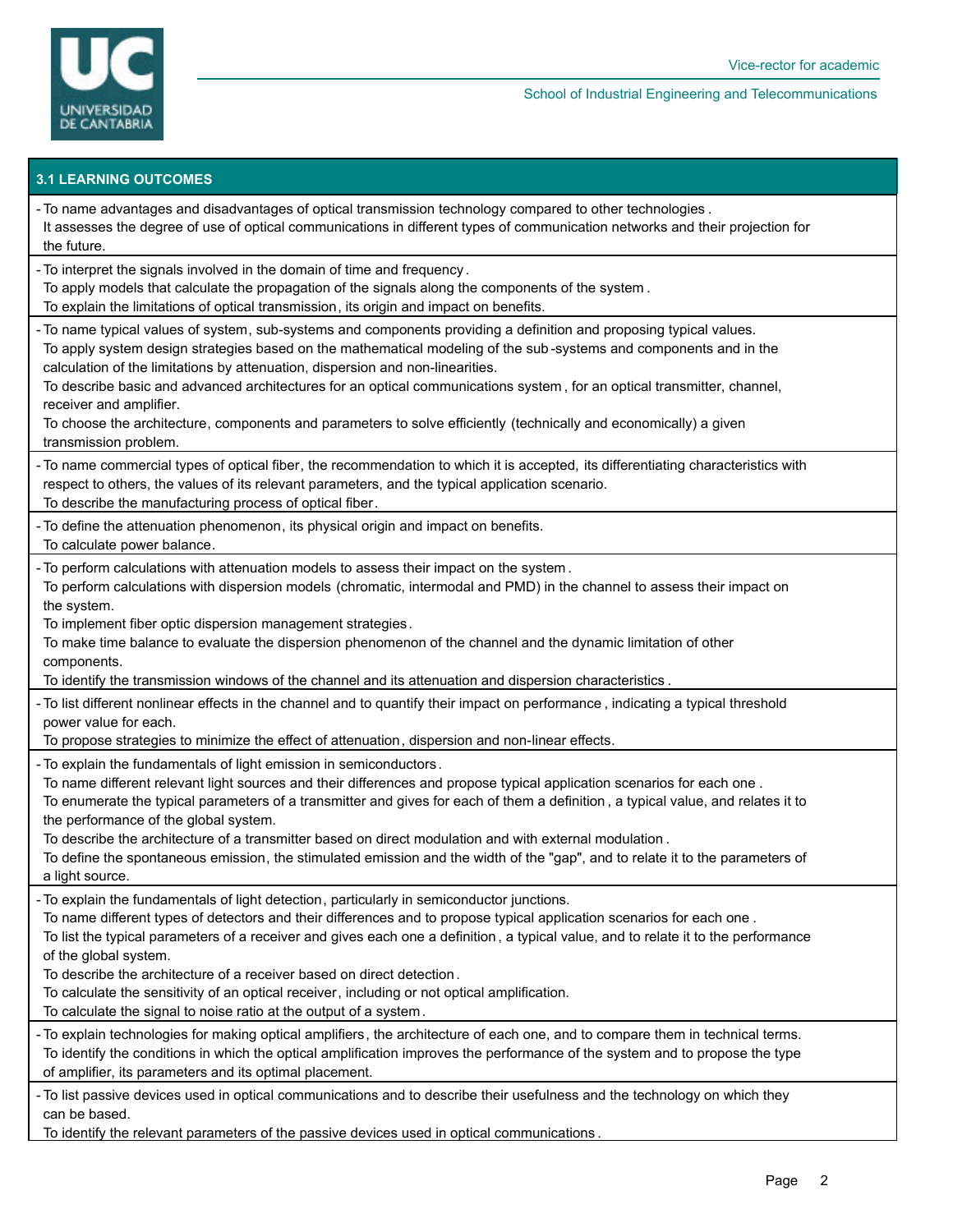

- To list the different approaches for the design of systems (analytical, simulation and prototyping) and their advantages and disadvantages.

To define the basic requirements of a system. -

To design a basic system (intensity modulation and direct detection) to meet certain requirements, with technical and economic criteria.

- To explain the motivation for WDM technology and the advantages and disadvantages it brings . To describe the architecture of a WDM system and to apply the guidelines for its correct design .

- To explain the desirable characteristics of FTTH systems and describes their possible architectures .

To design a FTTH system.

- To handle technical information in English related to optical communications.

### **4. OBJECTIVES**

To compare the optical transmission with other transmission technologies.

To perform calculations with component models and subsystems to evaluate the propagation of signals throughout the system.

To identify the limitations to transmission and to relate them to the performance of the systems.

To name, define and propose typical values for all the parameters and magnitudes involved.

To implement strategies for the analysis and design of systems.

To know and to compare basic and advanced architectures for systems and subsystems : transmitter, channel, receiver, optical amplifier and passive devices.

To choose a type of system, subsystem or component for a particular application.

To know the commercially available optical fibers, their typical parameters, relevant characteristics and application scenarios.

To explain the phenomena of attenuation, dispersion and nonlinear in the transmission media at optical frequencies, and to calculate the limitations in performance due to the attenuation, dispersion and non- linear effects.

To explain the emission of light in semiconductors and to describe the most relevant differences between light sources.

To base the detection of light in semiconductors and to describe the most relevant differences between PIN and APD photodiodes.

To know passive optical devices and other components used in systems.

To explain and to compare different optical amplification technologies and their impact on the performance of the system.

To know the motivation of WDM technology, the architecture of these systems, their advantages and disadvantages and design particularities.

To know the motivation of the FTTH systems, their architecture and design particularities.

To search and interpret technical information.

## **6. COURSE ORGANIZATION**

|    | <b>U. UUUINUL UNUANILATIUN</b>                                   |
|----|------------------------------------------------------------------|
|    | <b>CONTENTS</b>                                                  |
|    | Optical communications networks                                  |
| 2  | The optical transmission channel                                 |
| 3  | The optical transmitter and light sources                        |
| 4  | The optical receiver and the light detectors                     |
| 5  | Other devices for optical communications                         |
| l6 | Design of advanced and commercial optical communications systems |